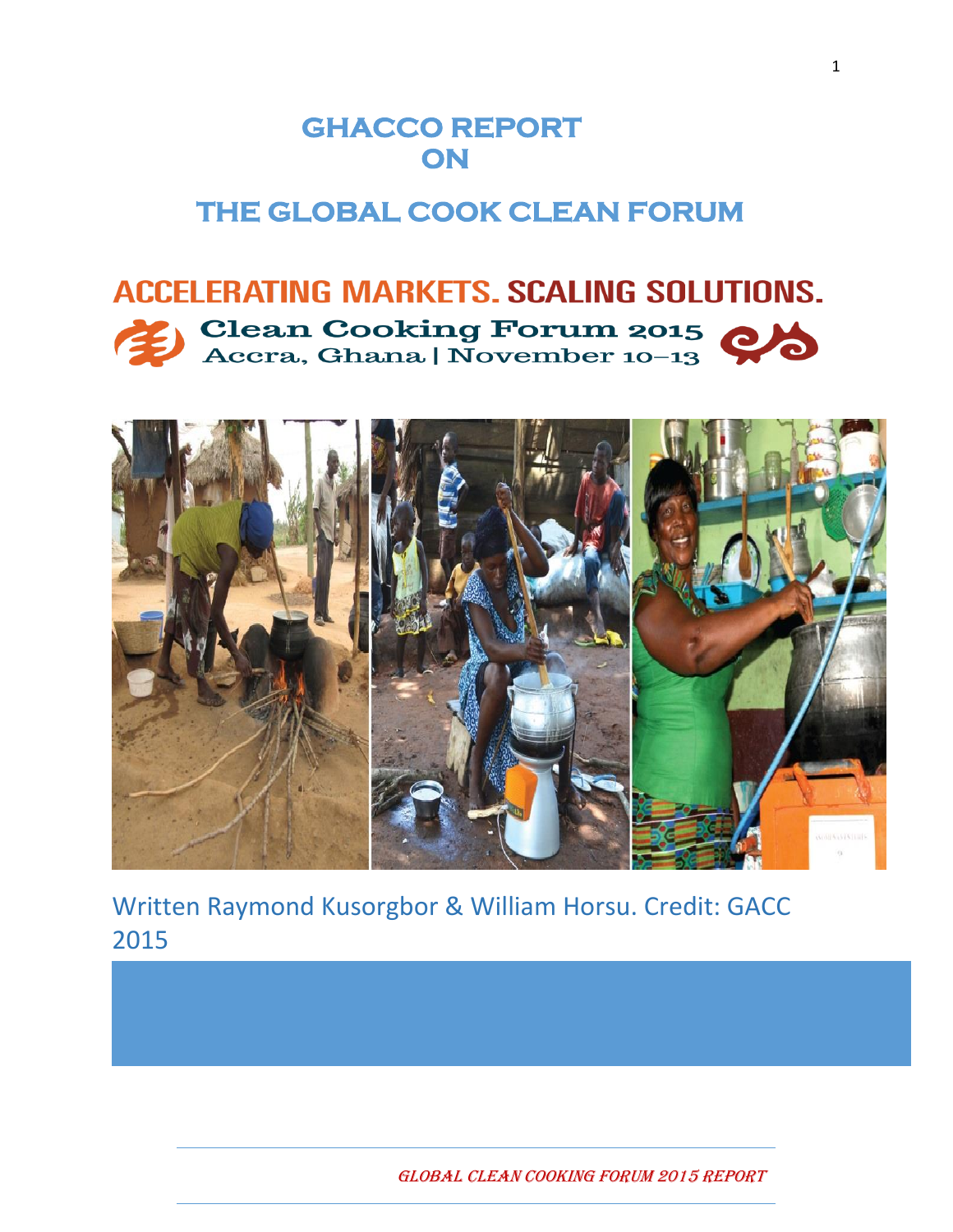## **Contents**

| 4.1.2. The Opportunities Shaping Cookstove and Fuel Markets in Latin America.  9      |  |
|---------------------------------------------------------------------------------------|--|
| 4.1.3 Improving Access, Adoption, Cleaner, and More Efficient Cookstoves and Fuels in |  |
| 4.1.4 Global Progress on LPG for Cooking and Opportunities Shaping Cookstove and Fuel |  |
|                                                                                       |  |
|                                                                                       |  |
|                                                                                       |  |
|                                                                                       |  |
|                                                                                       |  |
| 5.1.2 How to Conduct Empowerment Training Using the Alliance's Empowered Entrepreneur |  |
| 5.1.3 Trips to the Field: Nine Site Visits Part of the Program on Day Three 10        |  |
|                                                                                       |  |
|                                                                                       |  |
|                                                                                       |  |
| 6.1.2. Cookstoves Procurement by Humanitarian Agencies, Governments, & Donors12       |  |
|                                                                                       |  |
|                                                                                       |  |
|                                                                                       |  |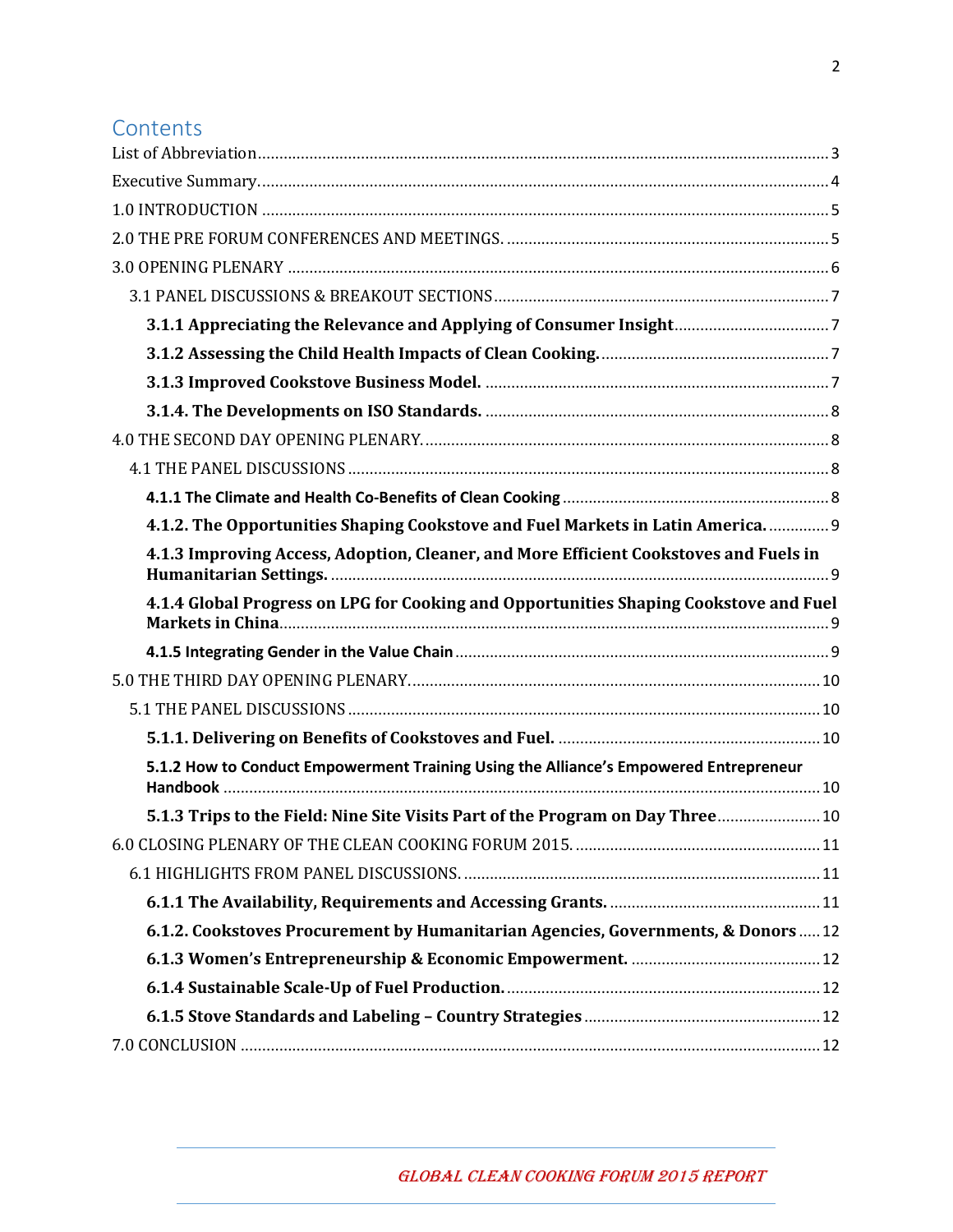#### **List of Figures**

#### **List of Tables**

|--|--|--|

# <span id="page-2-0"></span>List of Abbreviation

<span id="page-2-1"></span>

| <b>LPG</b>      | Liquefied Petroleum Gas              |
|-----------------|--------------------------------------|
| <b>GHACCO</b>   | Ghana Alliance for Clean Cookstoves  |
| GACC            | Global Alliance for Clean Cookstoves |
| <b>ICS</b>      | <b>Improved Cooking Stoves</b>       |
| <b>CEO</b>      | <b>Chief Executive Officer</b>       |
| <b>HAP</b>      | Household Air Pollution              |
| IS <sub>0</sub> | International Standards Organization |
| <b>NGOs</b>     | Non-Governmental Organizations       |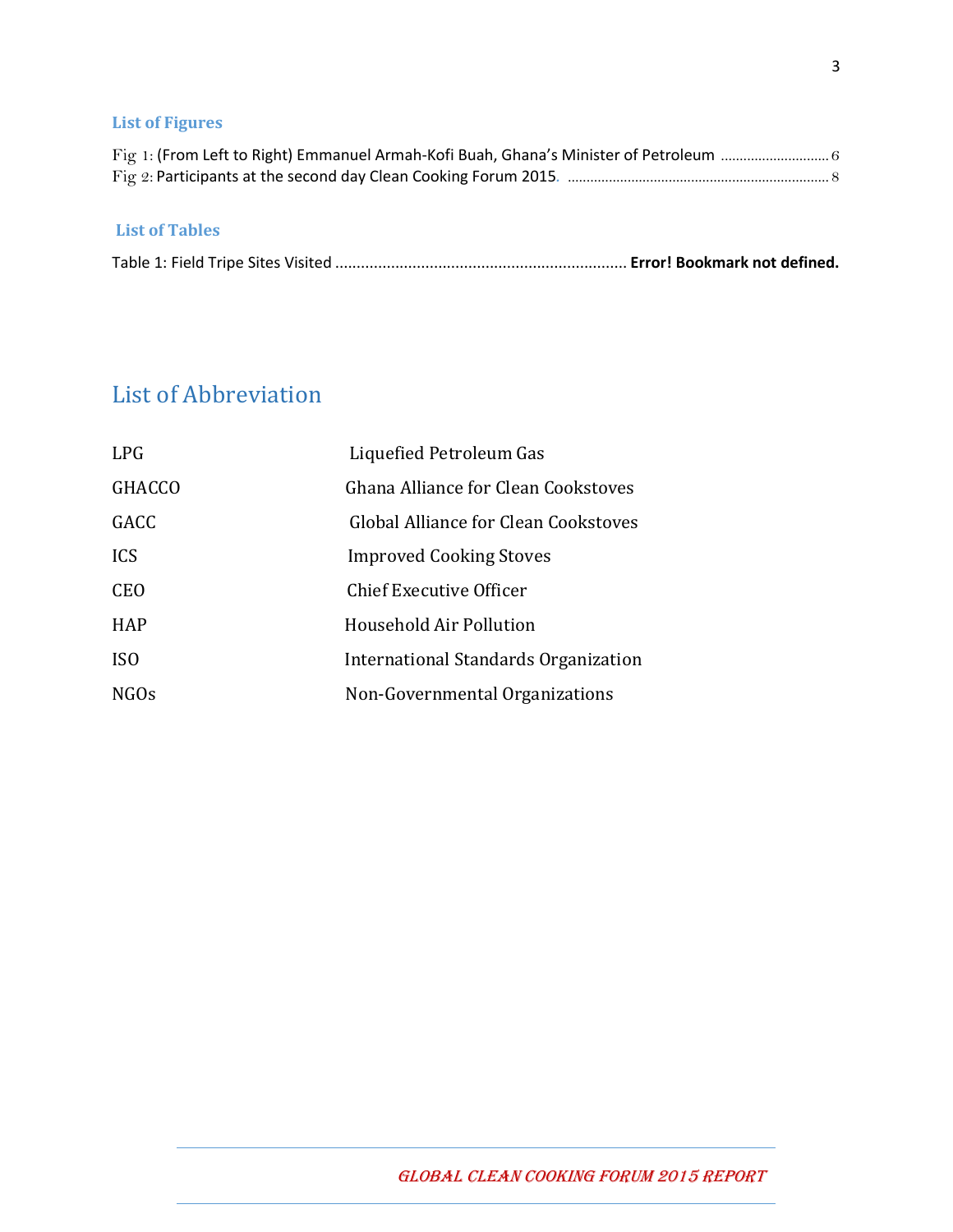## Executive Summary.

*The Ghana Alliance for Clean Cookstoves (GHACCO) hosted the Global Clean Cooking Forum 2015 in Accra at Alisa Hotel from 10th to 13th of November for the first time in Africa. The theme of the event was on: "accelerating markets. Scaling Solutions" which was part of a global effort to create a thriving global market for clean and efficient cookstoves and fuels. The report featured four days forum that brought together over 500 participants from more than 50 countries. The report highlighted the opening plenary section, panel discussions, and breakout sections. The chairman of Ghana Alliance for Clean Cookstoves, Mr Manu, among other dignitaries delivered their opening plenary speeches. The report captured the second day plenary which focused on investment and financial outlook of the sector with panel discussions centered on the pressing issues essential to drive investment in the cookstoves and fuels sector. Global improved cookstove initiatives at governmental levels in some countries were shared during the panel discussion on the third day. The report also captured the field trip to cookstove manufacturing sites which provided first-hand information to attendees and opportunities to appreciate developments happening in the Ghanaian cookstove sector. During the closing plenary, speakers offered their perspectives on the entire forum activities and offered ideas and insights on how to put into use core issues addressed at forum. The concluding remarks tasked global community to reinforce their clear stand in support of the clean cooking sector, and implementing countries to renew their determination to tackle the issue of household air pollution in a way that yields tangible results. The policymakers, governments and implementers were also revitalized to utilize proven approaches and take concerted actions to expand sustainable energy access at a household level, specifically cooking energy.*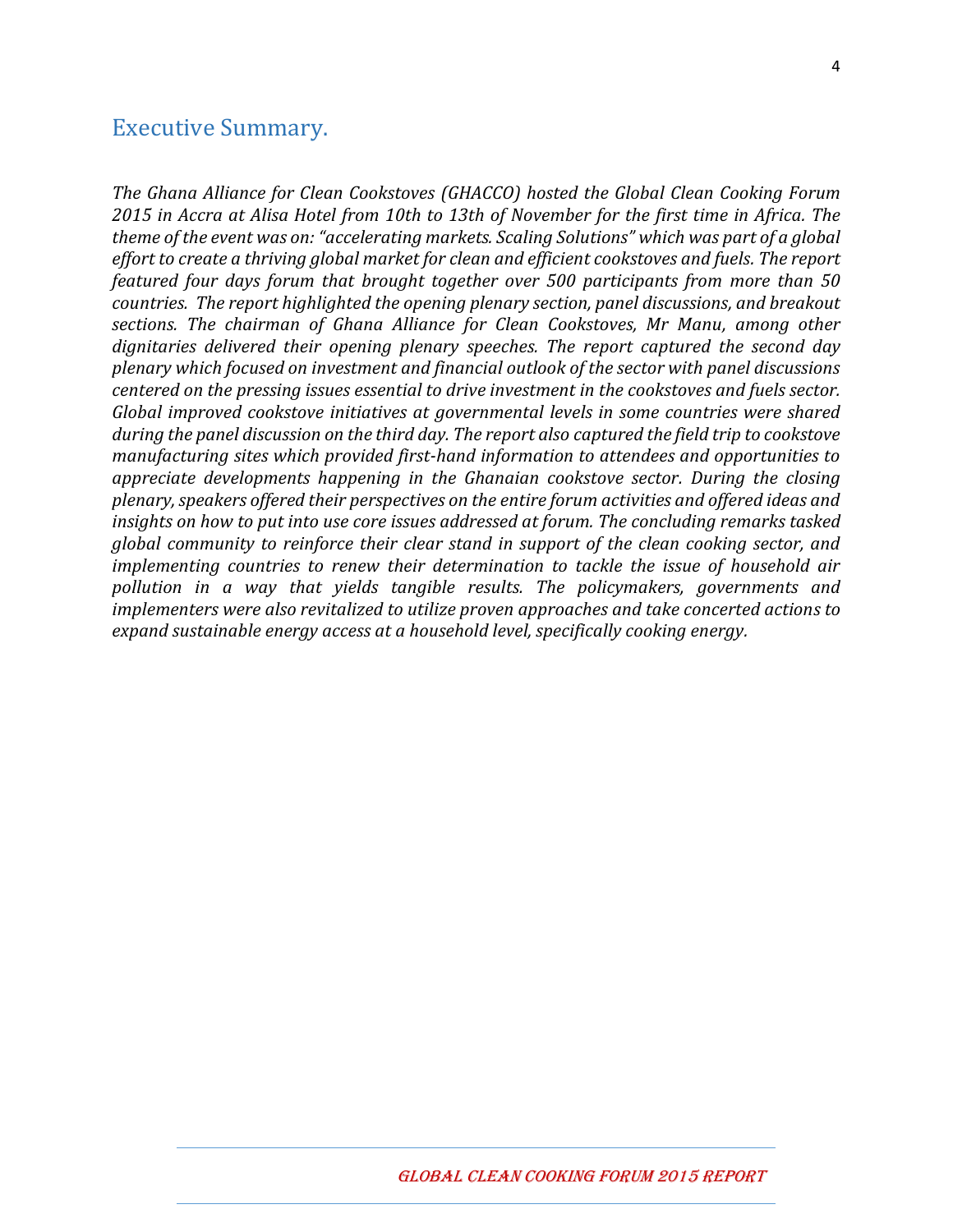## <span id="page-4-0"></span>1.0 INTRODUCTION

In Ghana, over 13,000 deaths occur each year and 4.3 million worldwide as a result of exposure to household air pollution (HAP) from cooking, and more than 21 million people are impacted by exposure to HAP each year. In addition, more than 80% of Ghana's population uses solid fuels for cooking, which has widespread impacts on human health and the environment.

Global Alliance for Clean cookstoves recognized that, nearly 2.9 billion people in the developing world including Ghana still use polluting fuels like wood, coal and charcoal to cook and heat their homes. The estimated health, environmental and economic cost of this continued use of solid fuels is a staggering US\$123 billion annually. These numbers underlined the urgent need to accelerate the adoption of clean, efficient cookstoves and fuels, which can save millions of lives and help reach sustainable energy goals by 2030.

The State of the Global Cookstove Sector also showed that, further investment and active efforts from governments, non-governmental organizations (NGOs) and the private sector will be critical to addressing the issue affecting the wide adoption and use of improved cookstoves especially in Ghana.

Globally, access to clean and improved cookstoves and fuels still remains limited in much of the developing world and has a devastating impact on people's health. Each year, 4.3 million people die prematurely due to indoor air pollution. And if status quo remains the same, 57 percent of the world's population will still not have access to clean cooking in 2020. This therefore place further priority on upscaling, intensified awareness creation, accelerating global adoption and removing all difficult barriers to reach universal access to modern energy use were championed by Global Alliance and GHACCO over the years.

It is against these backdrops among other reason that the four day Global Clean Cooking Forum 2015 hosted in Ghana with the theme: "Accelerating Markets. Scaling Solutions" provided the platform to discuss and find solutions to bottlenecks issues in the sector: Also the forum provided the opportunity for stakeholders to learn from each other and gaining capacity and resources necessary to scale adoption of clean cooking solutions in the sector.

## <span id="page-4-1"></span>2.0 THE PRE FORUM CONFERENCES AND MEETINGS.

The break out sections during the pre-forum conferences and meetings prior to grand official opening plenary discussed issues on: access to clean and efficient cookstoves &fuels,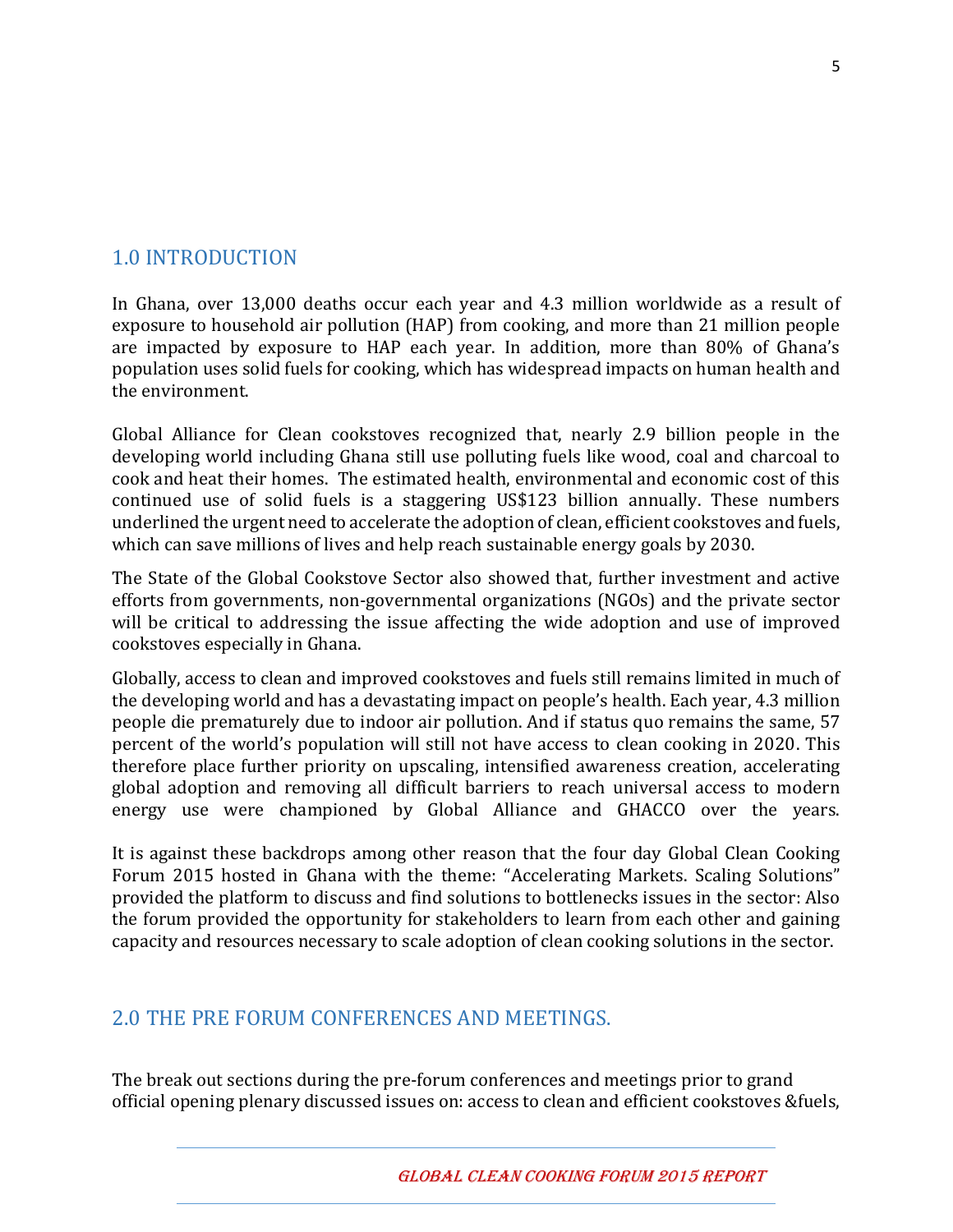pushing towards universal energy access, adoption of LPG, design & labelling in cookstoves sector, driving investment in the cookstove sector, scaling up cookstove and production among others.

#### <span id="page-5-0"></span>3.0 OPENING PLENARY

The official opening plenary section was attended by wide range of leaders, experts, investors, researchers and advocates working in the cookstoves and fuels sector. The chairman of GHACCO, Mr Manu in his opening speech acknowledged the tremendous support and cooperation enjoyed from Global Alliance for Clean Cookstoves and other stakeholders in the country including hosting of Country Action Plan in 2014 among others. He also noted that Ghana Alliance was instrumental, with the support from the Ministry of Energy and Petroleum, to host a series of workshops on LPG to explore opportunities for increased use of fuel.

He emphasized that, there must be sustained efforts of raising awareness, stimulating demand for and adoption of cleaner and more efficient cookstoves and fuels. Also Ghana Alliance would continue the invaluable role in market studies for ensuring access to key local actors, capacity building and collecting data from manufacturers of ICS to facilitate accurate reporting.

11 years old Pamela Abdulai, Clean Cookstove advocate of GHACCO and a member Ghana Girl Guide, spoke fervently about the need for increased usage of clean cookstoves and fuels. Her presentation underscored the importance and benefits of improved cookstoves adoption among women and children. She said: "I want to make sure everyone knows about the benefits of clean cookstoves, and I hope one day that all girls in my country will use only clean cookstoves and fuels in their homes."

The Government policy on sustainable energy and improvement in the clean cooking sector



was articulated by Hon. Emmanuel Armah-Kofi Buah, Minister of Petroleum. He noted that, Ghana has made large strides toward increasing access to cleaner-burning cooking fuels especially through establishing of Ghana Cylinder Manufacturing Company Limited. The Minister indicated that, the forum served as a great opportunity to showcase Ghana's work on increasing energy access and improving the lives of everyone through the broader use of clean and efficient cookstoves and fuels.

**Figure1: (From Left to Right)Emmanuel Armah-Kofi Buah, Ghana's Minister of Petroleum; Pamela Abdulai, Ghana Girl Guide, Radha Muthiah, CEO, Global Alliance for Clean Cookstoves; John Alexander Ackon, Ghana's Deputy Minister of Gender, Children and Social Protection; Rocky Dawuni, Ambassador for the Global Alliance for Clean Cookstoves**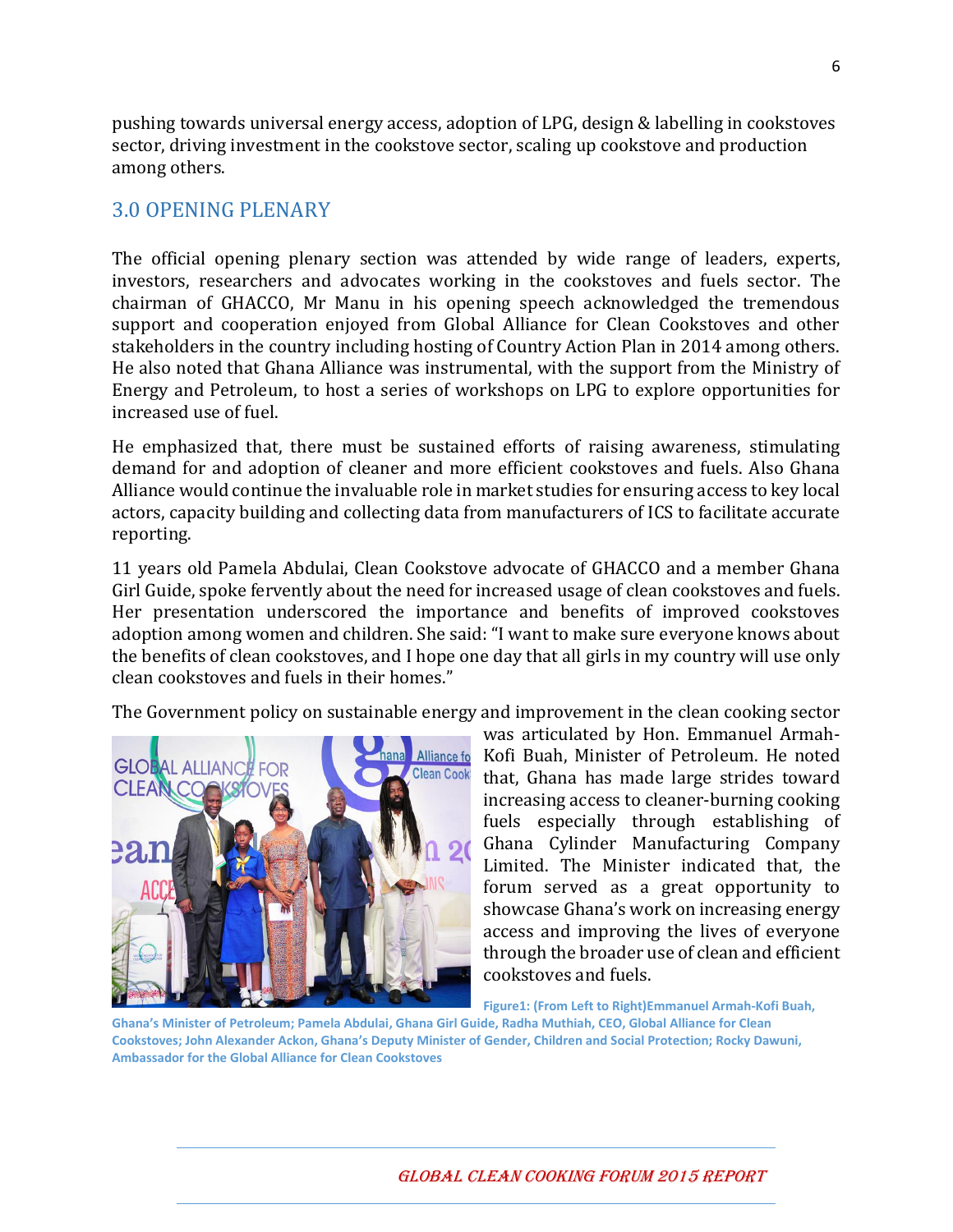Furthermore, Radha Muthiah, CEO, Global Alliance for Clean Cookstoves in her opening speech said: "Progress in Ghana's cookstoves and fuels sector is a fitting example of how the comprehensive approach supported by the Alliance and delivered through a wide-variety of in-country stakeholders can deliver on its full potential, making Ghana a fitting place to celebrate the growing momentum around this issue.

Finally, John Alexander Ackon, Deputy Minister, Ministry of Gender, Children, and Social Protection highlighted that the country's commitment to clean cooking is strong and government, private sector, and civil society partners are working collaboratively to spur a thriving local market for clean cookstoves and fuels.

# <span id="page-6-0"></span>3.1 PANEL DISCUSSIONS & BREAKOUT SECTIONS

The morning panel discussion was moderated by Ghanaian journalist and television host Anita Erskine and lead discussions of experts on "Accelerating Markets. Scaling Solutions."

## <span id="page-6-1"></span>**3.1.1 Appreciating the Relevance and Applying of Consumer Insight**

Managing effective market research would uncover consumer insights critical to success in the design and marketing of clean cooking solutions. The newly launched Market Research in the Clean Cooking Sector: Tools and Tips, provided resource and designed to support organizations in the sector in conducting consumer, market and product base research information

Also the panelists drew out key lessons and recommendations from various pilot programs from the cookstoves, fuels and other sectors as a way to explore methods to increase consumer insight of different technology and fuel options.

## <span id="page-6-2"></span>**3.1.2 Assessing the Child Health Impacts of Clean Cooking.**

The discussion focused on the research outcomes of three ongoing studies, which focus on child health impacts in Nepal, Nigeria, and Ghana. The studies preliminary results posits that, populations who have never used clean fuels, including ethanol and LPG, are adopting the fuels intensively and near exclusively where possible. As a result, major reductions in exposure are being observed, and preliminary analyses suggested that child health benefits including improved infant lung function and reduced pneumonia during pregnancy.

## <span id="page-6-3"></span>**3.1.3 Improved Cookstove Business Model.**

Experts dilated their opinions and discussed views on ways to building and bridge gender capacity needs to strengthen business models in the improved cookstove sector. The session noted the many benefits for businesses conducting gender assessments and developing gender action plans – to both enhance bottom line outcomes and increase impact for women is essential. The investor perspectives on gender-informed approaches were highlighted as they evaluated clean cooking sector enterprises for potential investment.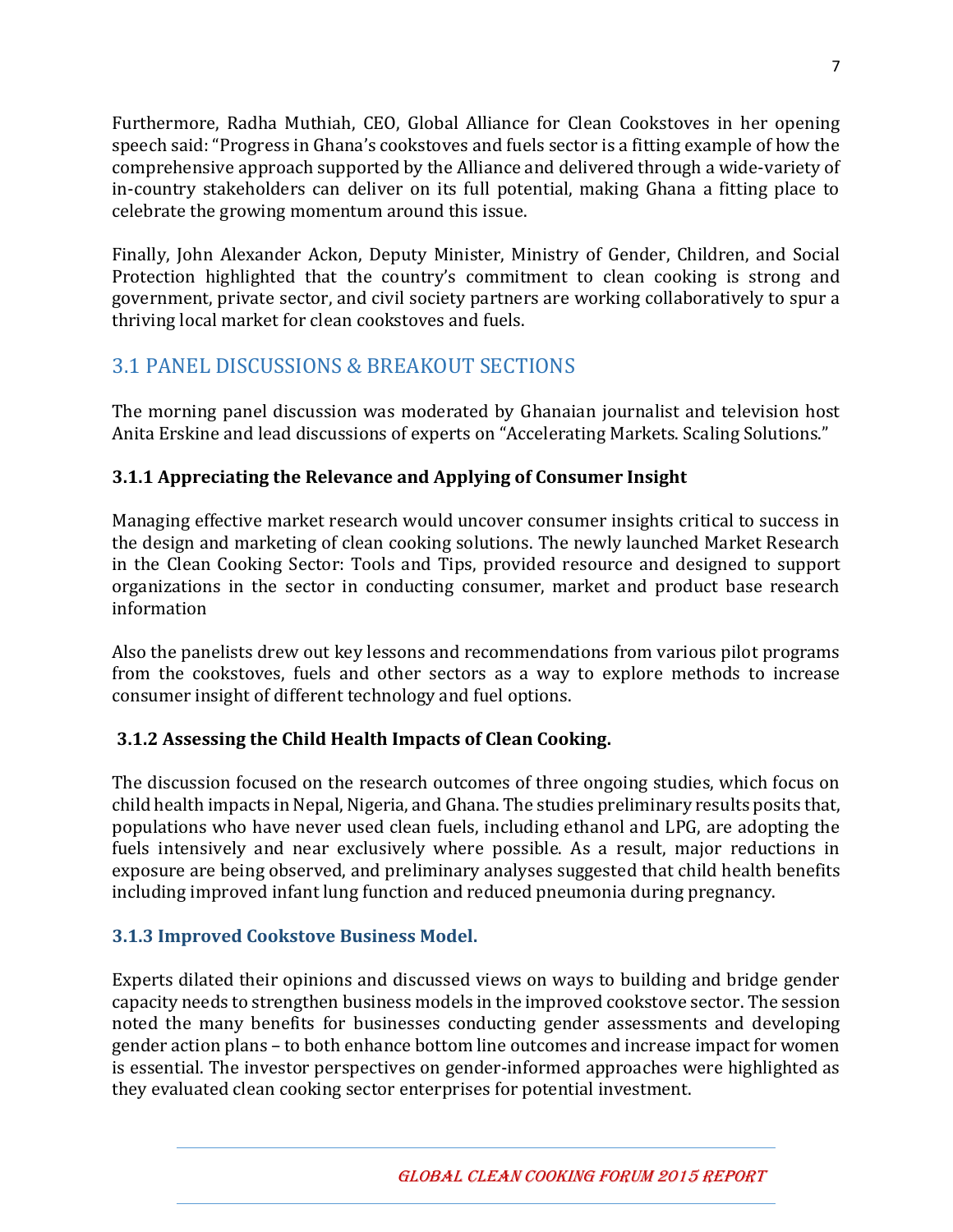#### <span id="page-7-0"></span>**3.1.4. The Developments on ISO Standards.**

The need to appreciate new ISO developments to be adopted as international standards with national adaptability were addressed. An updated tier system was proposed to reflect the lessons learned from the 2012 International Workshop Agreement. It was noted that 40 countries are working together toward an agreement on setting ISO-approved international standards. Participants were schooled on some benefits of adopting standards and labelling in the cookstove sector to include: cost savings, enhancing of customer satisfaction, access to new markets, increased market share, environmental, investor and government benefits among others.

#### <span id="page-7-1"></span>4.0 THE SECOND DAY OPENING PLENARY.

The second day opening plenary focused on investment and finance. The panel discussions on some of the pressing issues impacting cookstove sector were discussed on driving investment in the cookstoves and fuels sector. The participants were coached on investment outlook of the sector digesting inputs and contributions from donors, to impact investors, to development finance institutions. Also results of a study assessing the capital needs of the cookstove sector and their recommendations on how the Global Alliance can mobilize capital to meet these needs over the next 2 years were shared.

## <span id="page-7-2"></span>4.1 THE PANEL DISCUSSIONS

#### <span id="page-7-3"></span>**4.1.1 The Climate and Health Co-Benefits of Clean Cooking**



Highlights from this panel discussion indicated that, clean cookstoves and fuels are one of the four top climate interventions that impacted health, based on recent WHO recommendations. The field testing results from clean cooking emissions were revealed to participants which showed significant and promising reduction in black carbon emissions.

*Figure 2: Participants at the second day Clean Cooking Forum 2015.*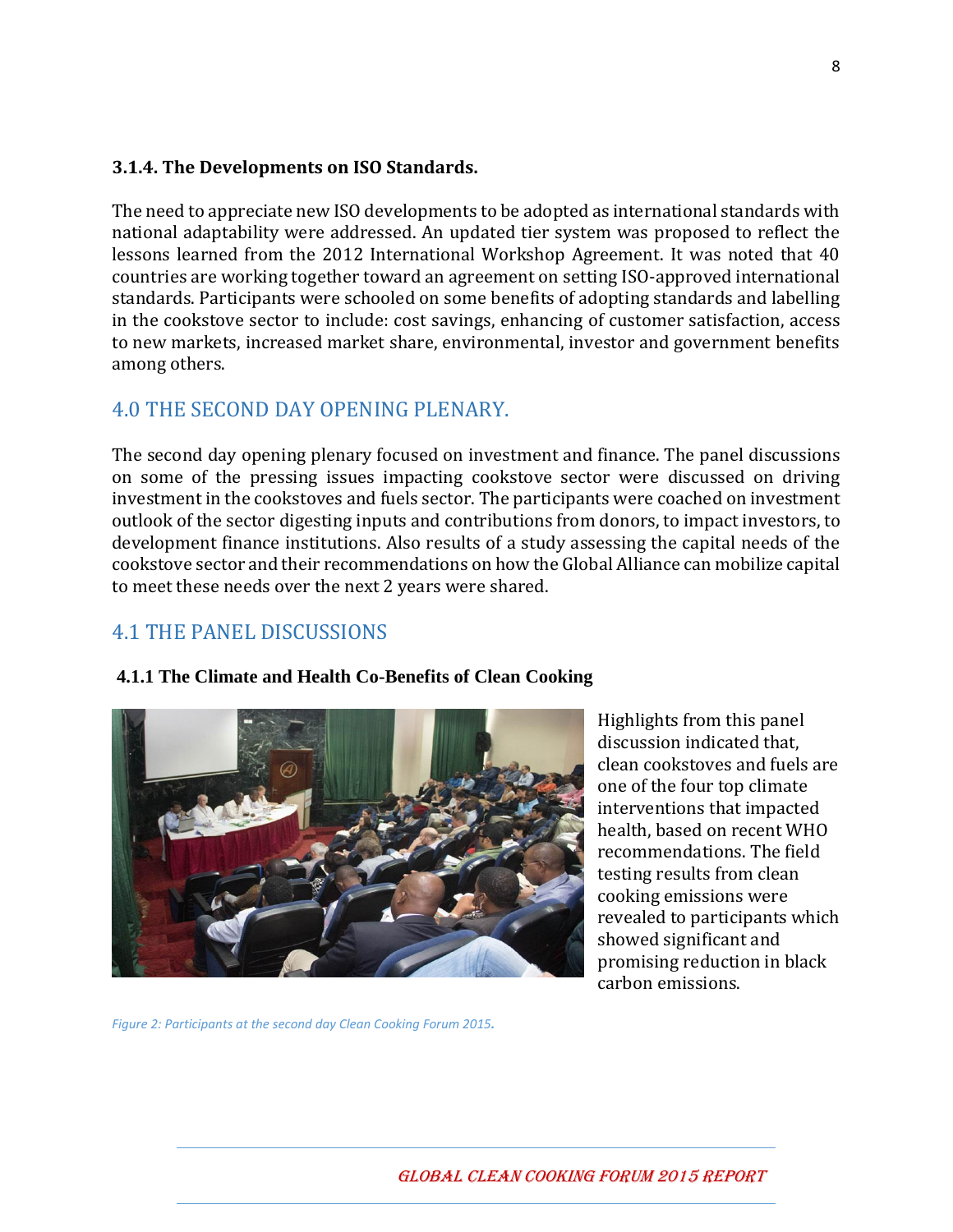Also the outcomes of the co-benefits meeting convened by the Alliance and the Environmental Defense Fund in July to look at relationships between traditional cooking practices, climate change, and public health, together with the benefits of clean and efficient cooking on public health and global climate change were also discussed.

#### <span id="page-8-0"></span>**4.1.2. The Opportunities Shaping Cookstove and Fuel Markets in Latin America.**

The session received a huge turnout and held a great deal of interest for most GHACCO members and other participants. The attendees shared experiences and resemblances they saw between their own respective countries, those of Latin America and that of Ghana. The stove manufacturers were encouraged to introduce their stoves and make use of best opportunities in the Latin America countries.

#### <span id="page-8-1"></span>**4.1.3 Improving Access, Adoption, Cleaner, and More Efficient Cookstoves and Fuels in Humanitarian Settings.**

War and conflict currently has displaced more than 59.5 million people around the world. Also about 97 million are affected by natural disaster annually. The impact of clean and fuelefficient cooking solutions on mitigating risks related to food security, health, environment, and safety during displacement and crises were discussed. The Global Alliance explained how collaborations with its partners, humanitarian working group are combining forces to ensure that energy access for cooking, lighting, heating, and powering are incorporated into humanitarian response.

#### <span id="page-8-2"></span>**4.1.4 Global Progress on LPG for Cooking and Opportunities Shaping Cookstove and Fuel Markets in China**

GHACCO stakeholders in the sector outlined the policies and progressed made geared toward 50% Ghanaian household adoption of LPG and also highlighted some barriers. Other global experts and practitioners from the LPG sector demonstrated their experiences and challenges in scaling LPG distribution and use in developing countries with particular emphasis on how other countries can be effective through strategic public-private partnerships and influencing government policy shifts.

.The collaboration with the Alliance, China is taking an important step towards achieving adoption of 40 million cookstoves by 2020 and seven pilot projects which have been launched this year to test new technology and policy interventions has been outlined. Two Chinese government representatives discussed the initial results of this work, as well as speakers from China's biggest cookstoves exporters to share their experiences in business collaboration with Africa.

#### <span id="page-8-3"></span>**4.1.5 Integrating Gender in the Value Chain**

Participants learned how to apply gender best practices to their business models by hearing about successful case studies of engaging women at all levels of the value chain. Panelists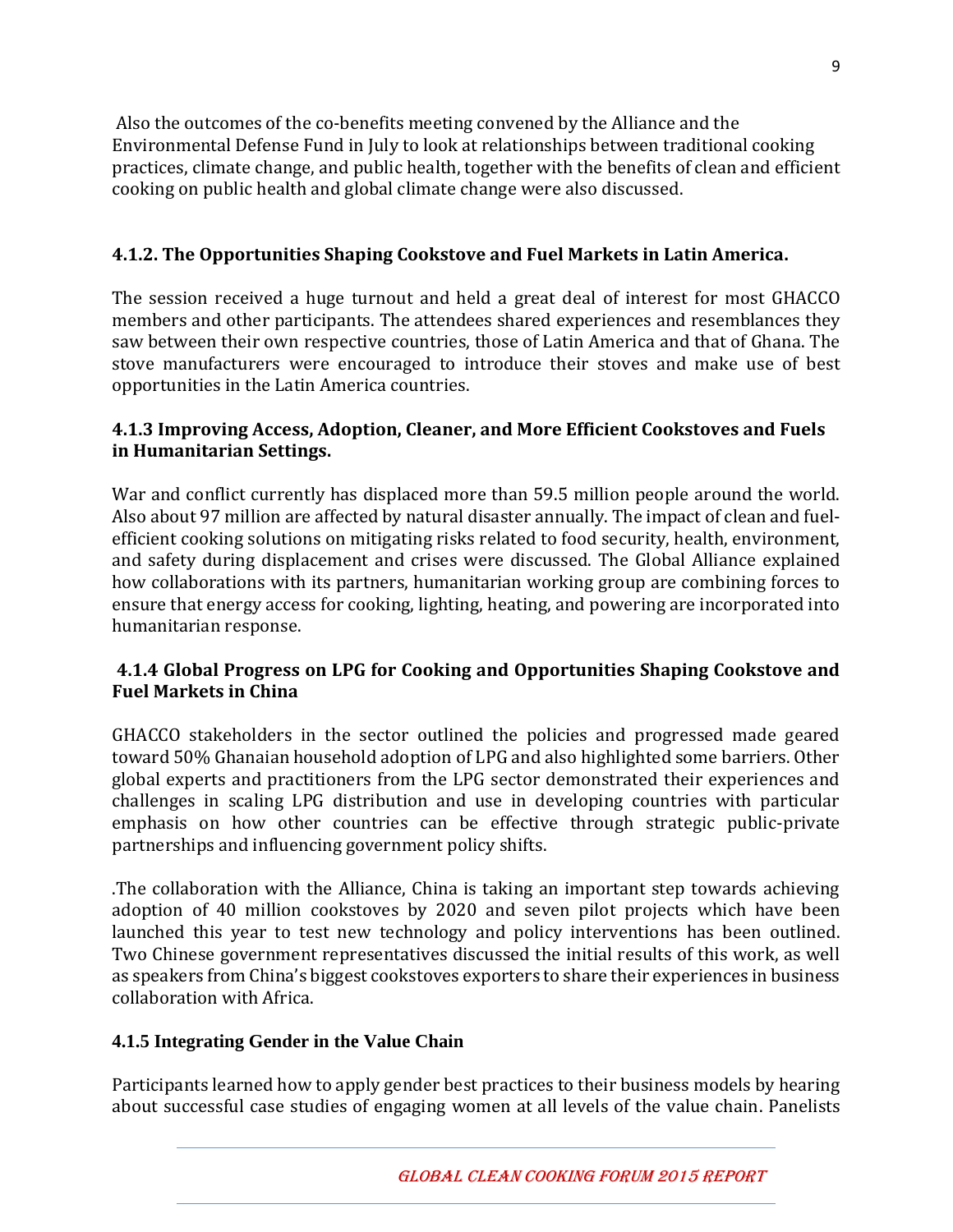delineated different strategies for working with women from product design and production to distribution and after-sales service. Participants also had the opportunity to provide feedback on the type of tools that would be most useful for practitioners who are trying to apply a gender lens over their business models.

## <span id="page-9-0"></span>5.0 THE THIRD DAY OPENING PLENARY.

Global improved cookstove initiatives at governmental levels in some countries were shared during the panel discussion. Field trip to cookstove manufacturing and sites provided firsthand information to attendees and opportunities to appreciate developments happening in the Ghanaian cookstove sector. The exhibition of various improved cookstoves technologies concluded the activities for the third day.

# <span id="page-9-1"></span>5.1 THE PANEL DISCUSSIONS

#### <span id="page-9-2"></span>**5.1.1. Delivering on Benefits of Cookstoves and Fuel.**

The panel attention focused on integrating clean cookstoves and fuels into related sectors which could deliver mutual benefits in the areas of health, gender, livelihoods, and the environment. Speakers discussed how clean and efficient cooking aligned with their agenda, and remarked on the ways the private sector needs to be involved, why energy access to all is critical in the developing world. Also Wanjiku Manyara, General Manager, Petroleum Institute of East Africa said: "I think we have an opportunity as stakeholders to come together and address holistically the problem that faces those at the grass root, and that problem is indoor pollution."

#### <span id="page-9-3"></span>**5.1.2 How to Conduct Empowerment Training Using the Alliance's Empowered Entrepreneur Handbook**

In this section Dr. Anita Shankar from Johns Hopkins University, shared evidence on how training has led to increased business effectiveness and empowerment for women entrepreneurs. Partners from countries all over the world have begun implementing the training program and are working with women entrepreneurs from Bangladesh, Kenya, India, Myanmar, Bolivia, Uganda, Haiti and among others.

#### <span id="page-9-4"></span>**5.1.3 Trips to the Field: Nine Site Visits Part of the Program on Day Three**

The table below shows the list of sites visited and GHACCO reps assigned to respective sites:

| <b>Sites Visited</b>              | <b>Group</b> | <b>Time</b> | <b>Responsibility</b>         |
|-----------------------------------|--------------|-------------|-------------------------------|
| Toyola, CookClean, Ghana Cylinder |              | 10:30am     | Mr. Eramus and Mr.<br>Raymond |
| Toyola, CookClean, Ghana Cylinder |              | 10:00am     | Matilda                       |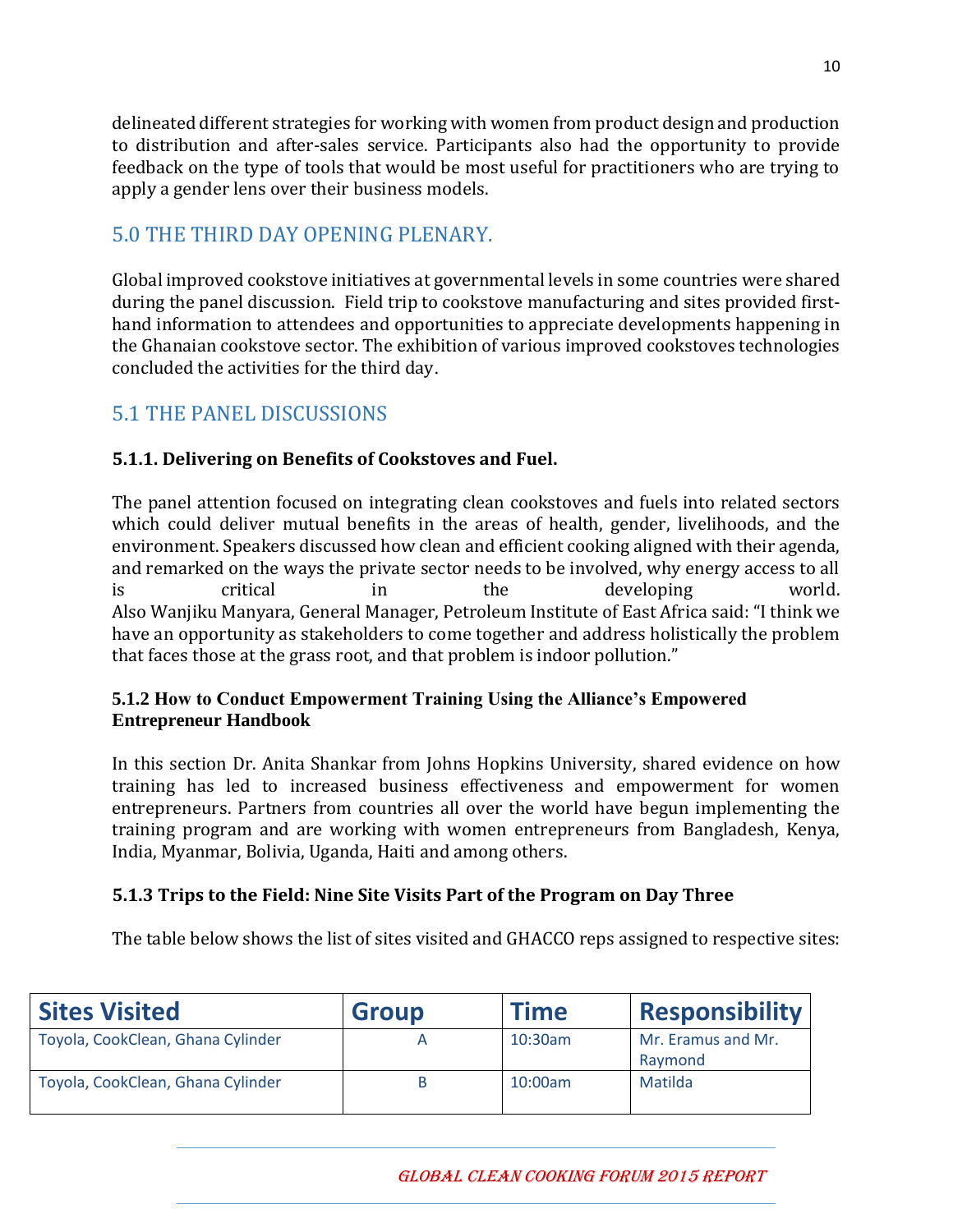| Chorko                                    | А | 10:30am | Prosper and Joe       |
|-------------------------------------------|---|---------|-----------------------|
| Chorkor                                   | B | 12:00pm | Lead- Gifty Tetteh    |
| National school feeding program and rural | А | 10:30am | Dr. Sabina            |
| household visits in the Krobo District    |   |         |                       |
| National school feeding program and rural | B | 10:30am | Felix and Dr. Rep     |
| household visits in the Krobo District    |   |         |                       |
| Local Tour: National museum, Kwame        | A | 10:30am | Eric, Tour Guide Jack |
| Nkrumah mausoleum, the market, and        |   |         |                       |
| the Castle) as a non-cookstoves option    |   |         |                       |
| <b>The Girl Guides</b>                    | A | 10:30am | Sarah                 |
| The Girls Guides                          | B | 10:30am | Zakiya                |
| Palm Kernel (Group A)                     | A | 10:30am | Adwoa, Ken            |
| Palm Kernel (Group B)                     | B | 12:30pm | Mr. Lovans            |
| Ashiama-Labaran, Timba Market Accra       | A | 10:30am | Sandra, Sadik         |
| and Makola market                         |   |         |                       |

#### *Table 1: Field Tripe Sites Visited*

Buses commuted participants to various sites and hundreds of forum attendees signed up for one of nine different choices for site visits, a big highlight of the week for many. Meeting of the Ghana Girl Guides, GHACCO, members of Parliament, and Global Alliance staff successfully concluded day's special program. Ghana Girls Guide encourages Government Leaders to Support Clean Cooking Solutions. Nana Oye Lithur, said: "Girls and young women's voices should be heard to find solutions for increasing the use of clean cookstoves and to improve energy access in Ghana. "

Exhibition of the day showcased technologies from a wide array of manufacturers of household and commercial cookstoves, fuel suppliers, humanitarian organizations, and development agencies. GHACCO member who participated in the exhibition includes: Cook Clean Ghana Limited, ASA Initiative, Tuviela Foundation, the manufactures of Cooking Bags, SMEFunds Green Energy and Bio Fuel, SNV, Toyola, Abellon, Environfit, and Global Bamboo Products Limited.

## <span id="page-10-0"></span>6.0 CLOSING PLENARY OF THE CLEAN COOKING FORUM 2015.

At the closing plenary, speakers offered their perspectives on the entire week activities and offered ideas and insights on how to put into use the core issues addressed at forum.

## <span id="page-10-1"></span>6.1 HIGHLIGHTS FROM PANEL DISCUSSIONS.

#### <span id="page-10-2"></span>**6.1.1 The Availability, Requirements and Accessing Grants.**

During the panel discussion, the Global Alliance outlined its wide ranges of financing portfolios as well as mechanisms available to develop and grow the clean cooking sector. This involves using of investment-like grant funding to catalyze the growth of cookstoves and fuels businesses to develop a pipeline of investment-ready businesses. Most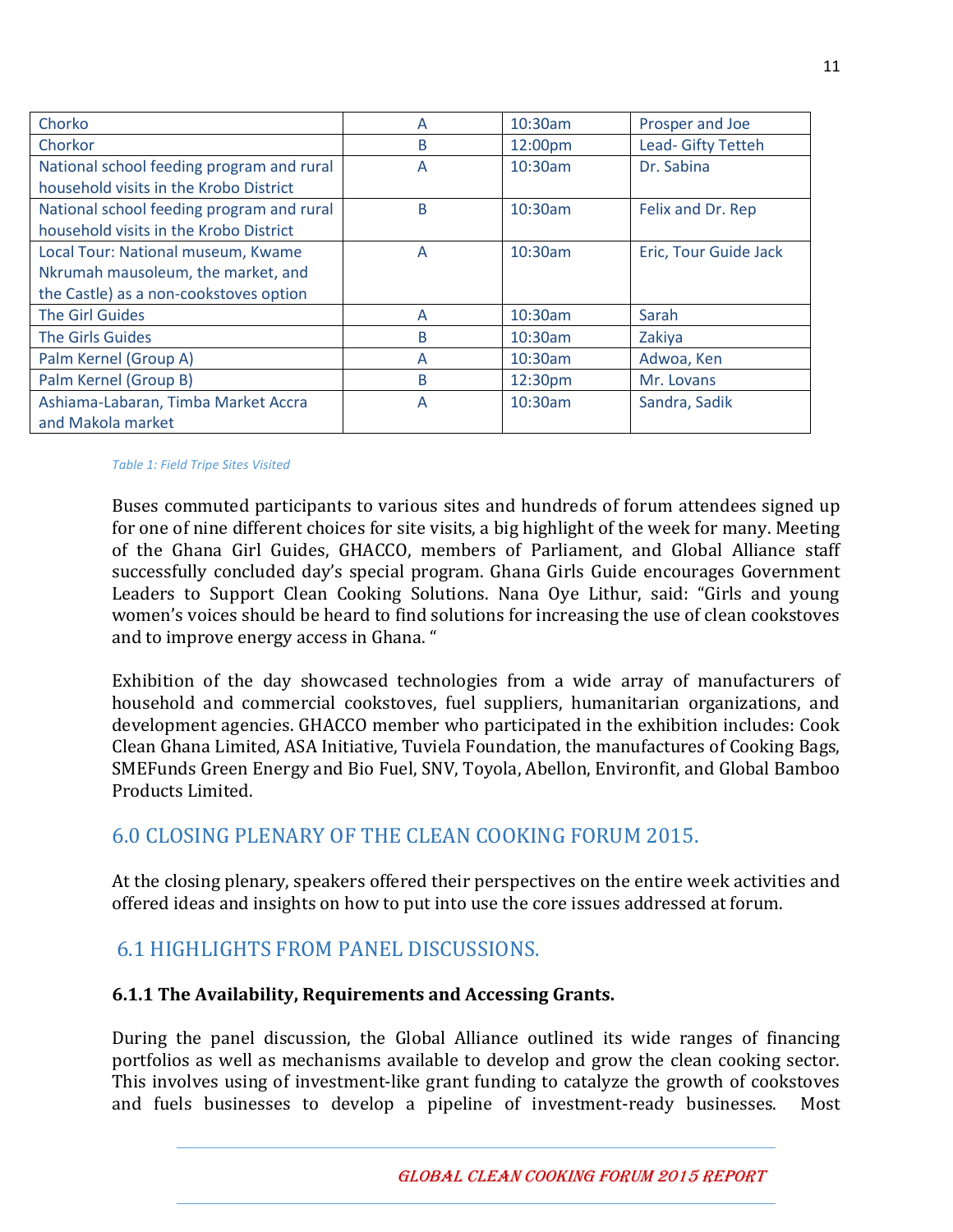participants asked questions about, process of application, the application eligibility requirements, and success stories from past successful applicants were shared.

#### <span id="page-11-0"></span>**6.1.2. Cookstoves Procurement by Humanitarian Agencies, Governments, & Donors**

There are many governments, donor partners, NGOs, and humanitarian agencies, over the years worked together with the Alliance to improve the bulk procurement of cookstoves and fuels for development and humanitarian contexts. The need for transparent, competitive, locally-appropriate procurement processes that ensure high levels of product performance were discussed.

## <span id="page-11-1"></span>**6.1.3 Women's Entrepreneurship & Economic Empowerment.**

The participants at this section fully appreciated how the clean cookstove and fuel value chain offered new and viable entrepreneurial pathways for economic empowerment of women. Panelists shared evidence from research and implementation demonstrating that women's entrepreneurship strengthens their business models, attracts investment, and achieves women's empowerment goals.

## <span id="page-11-2"></span>**6.1.4 Sustainable Scale-Up of Fuel Production.**

The key themes emphasized in this session were effective production, distribution and sales arrangements that would lead to scale, methods to overcome distribution challenges, and the role of government as partner, promoter and supporter of clean and sustainable cooking fuel enterprises. The opportunities and barriers was a common theme among all presenters. They talked about experiences and research across different fuel types, each with unique barriers and challenges, but there were strong commonalities that can open up channels to create and scale a sector.

#### <span id="page-11-3"></span>**6.1.5 Stove Standards and Labeling – Country Strategies**

Ghana and many other countries are developing strategies to implement standards in the cookstove sector of their respective countries – which includes stakeholder engagement, developing a regulatory and enforcement system, setting goals based on state of market and consumers. The competing priorities of performance, affordability, and usability, with a focus on recent R&D developments received priority attentions.

# <span id="page-11-4"></span>7.0 CONCLUSION

The purpose of Global Clean Cooking Forum 2015 clearly demonstrated the global resolve to end the menace of unsafe exposure to cook smoke and to give families the chance to cook and live in safe and healthy environments, said by Radha Muthiah. The global community has been reinforced to take clear stand in support of the clean cooking sector, and implementing countries tasked to renew determination to tackle the issue of household air pollution in a way that yields tangible results. The policymakers, governments and implementers were also revitalized to utilize proven approaches and take concerted action